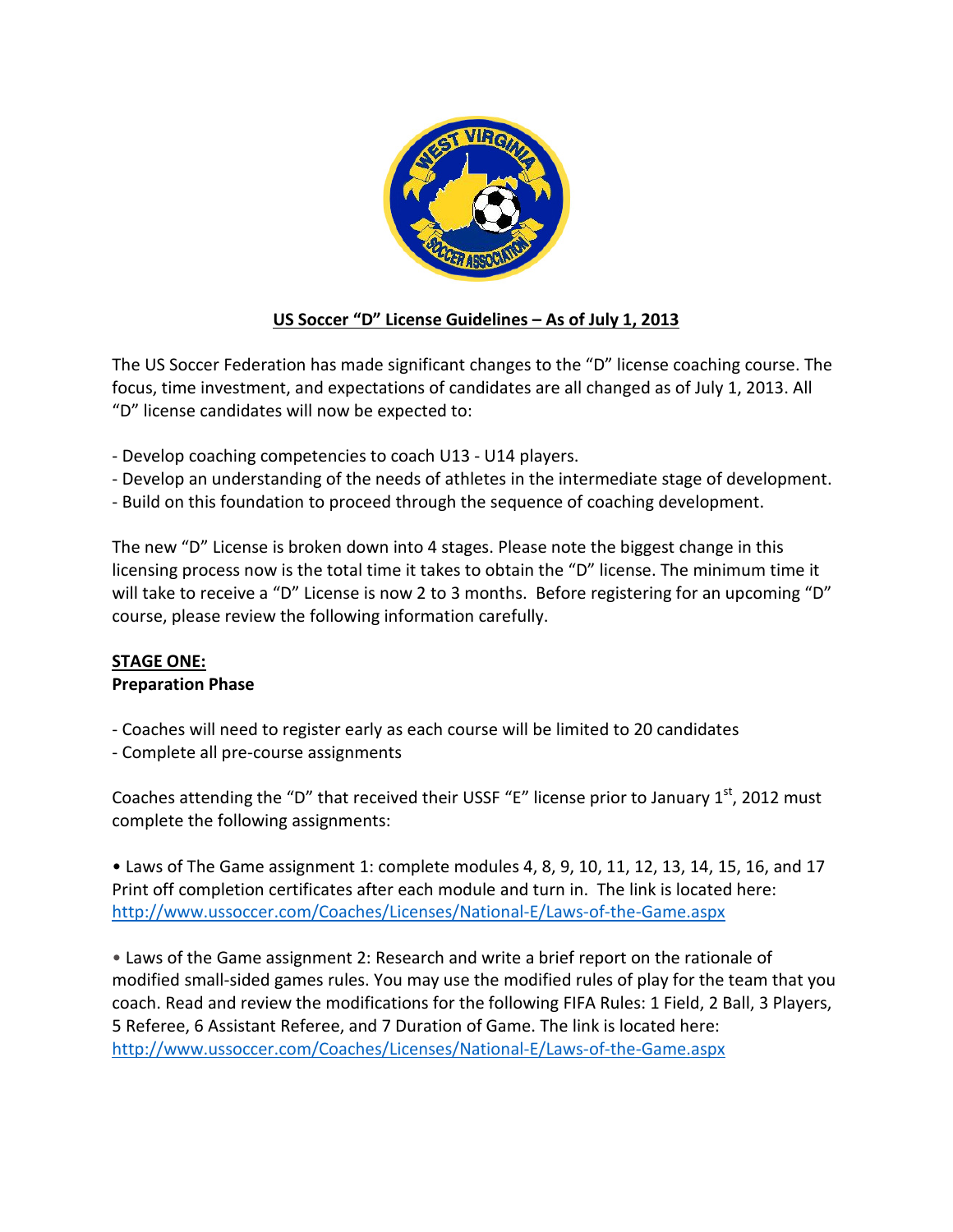• Concussion Awareness Test: All coaches are required to print off a completion certificate and submit during the opening lecture after completing this short, 20 minute course. The ink is here: http://www.cdc.gov/concussion/HeadsUp/Training/index.html

• Session Training Journals - 3 written sessions due at registration (1 preferably to be conducted in front or reviewed by a WV Soccer Association mentor. Information on WV Soccer Association Mentoring Program is included below. Coaches must complete a self-analysis for each session using the Performance Review Evaluation.

• Coaches that received their USSF "E" License after Jan  $1<sup>st</sup>$ , 2012 are required to bring a copy of their license with them to the opening lecture.

## **STAGE TWO:**

## **Instructional Phase (First weekend of class)**

- Be present for the entire 3 day class portion
- Turn in pre-course assignments.
- Participate in instructor led training sessions.
- Create and present sample training sessions.
- Estimated time between stage two and three is 2 months.